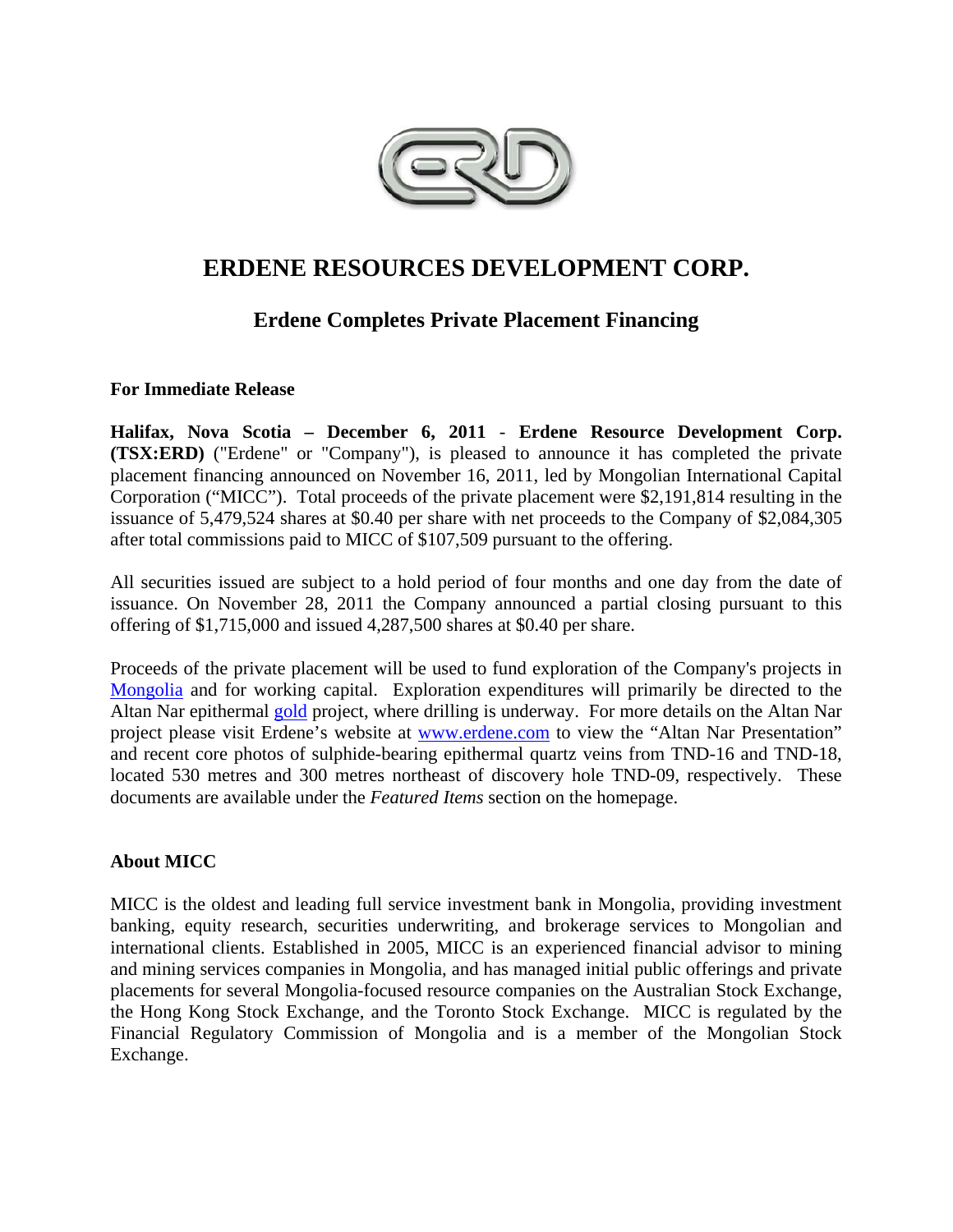#### **About Erdene**

Erdene Resource Development Corp. is a diversified resource company with multiple projects in Mongolia, Canada, and the USA, at various stages of development, from exploration to production; all projects are focused on high-growth commodities. These include a 25% interest in a large, high energy, coking and thermal coal resource located on the Atlantic Ocean in Eastern Canada partnered with Xstrata Coal. In Mongolia, Erdene's management have over 14 years of experience in the country's resource sector. A dedicated technical and management team has assembled a strong portfolio of molybdenum-copper, copper-gold, and coal projects throughout the country. These projects, and our in-country experience, provide the Company with a unique opportunity to participate in this period of unprecedented economic growth in Mongolia. This growth is fuelled by the discovery and development of a number of World-class mineral projects that are transforming the country into one of Asia's natural resource capitals.

Erdene has a current working capital position, including net proceeds of this offering, of \$4.3 million, including that of its controlled subsidiary Advanced Primary Minerals Corp., with 95,802,901 common shares issued and outstanding and a fully diluted position of 103,410,901 common shares.

#### **Qualified Person**

J.C. (Chris) Cowan, P. Eng. (Ontario) is a Qualified Person as that term is defined in National Instrument 43-101 and has reviewed and approved the technical information contained in this news release. Sample analyses have been carried out at SGS Laboratory in Ulaanbaatar, Mongolia. In addition to internal checks by SGS Laboratory, the company incorporates a QA/QC sample protocol utilizing prepared standards, blanks and duplicates.

#### **Forward-Looking Statements**

Certain information regarding Erdene contained herein may constitute forward-looking statements within the meaning of applicable securities laws. Forward-looking statements may include estimates, plans, expectations, opinions, forecasts, projections, guidance or other statements that are not statements of fact. Although Erdene believes that the expectations reflected in such forward-looking statements are reasonable, it can give no assurance that such expectations will prove to have been correct. Erdene cautions that actual performance will be affected by a number of factors, most of which are beyond its control, and that future events and results may vary substantially from what Erdene currently foresees. Factors that could cause actual results to differ materially from those in forward-looking statements include market prices, exploitation and exploration results, continued availability of capital and financing and general economic, market or business conditions. The forward-looking statements are expressly qualified in their entirety by this cautionary statement. The information contained herein is stated as of the current date and is subject to change after that date. The Company does not assume the obligation to revise or update these forward-looking statements, except as may be required under applicable securities laws.